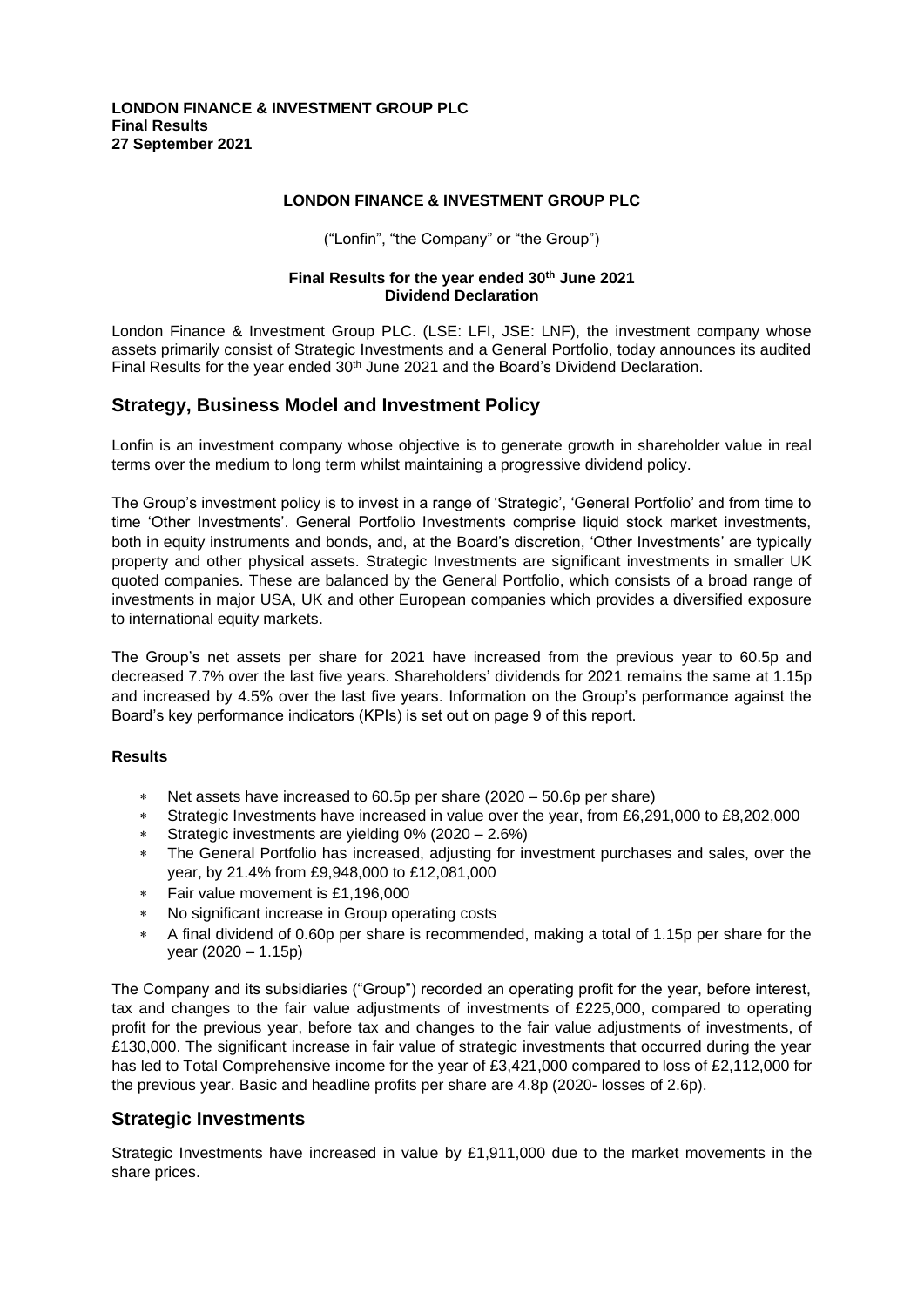# **Western Selection PLC ("Western")**

The Group holds 7,860,515 ordinary shares, being 43.8%, of the issued share capital of Western.

On 24th September 2021, Western announced unaudited preliminary results showing a loss after tax of £109,000 for the year to 30<sup>th</sup> June 2021 (2020 loss – £180,000). Losses per share are 0.62p (2020 - losses of 1.0p).

Western's Board has not recommended payment of an interim or a final dividend for the year.

Western's net assets at market value at  $30<sup>th</sup>$  June 2021 were £10,038,000 equivalent to 56p per share, an increase of 24.44% from 45p last year.

Our share of the net assets of Western, including the value of Western's investments at market value, was £4,396,000 (2020 – £3,560,000). The fair value for Western recorded in the Statement of Financial Position is the market value of £2,712,000 (2020 - £2,751,000). This represents 14.2% (2020 – 17.3%) of the net assets of the Group.

Western's objective is to generate growth in value for shareholders over the medium to long-term. Western's business model is to take sizeable minority stakes in relatively small companies and maintain a dialogue through which they can provide advice and support for these growing companies. These may or may not become associated companies. The aim is that these companies will grow to a stage at which our support is no longer required, and our stake can then be sold over time into the relevant stock market. Companies that are targeted will have an experienced management team, a credible business model and good prospects for growth. In addition, as part of its Treasury Operations, Western holds a General Portfolio of shares which consists of investments, primarily in blue-chip companies in the U.S., U.K. and Europe.

Western is a strategic investment which is technically a subsidiary of the Company that has not been consolidated due to the application of the investment entity exemption under IFRS 10.

David Marshall is the Chairman of Western and Edward Beale is non-executive director.

Western's main Core Holdings are Northbridge Industrial Services plc and Kinovo Plc.

An extract from Western's announcement on 24<sup>th</sup> September 2021 relating to its main Core Holdings is set out below:

### **Core Holdings**

#### **Northbridge Industrial Services Plc ("Northbridge")**

Northbridge hires and sells specialist industrial equipment to a non-cyclical customer base. With offices or agents in the UK, USA, Dubai, Germany, Belgium, France, Australia, New Zealand, China and Singapore, Northbridge has a global customer base. This includes utility companies, the oil and gas sector, shipping, construction and the public sector. The product range includes loadbanks, transformers and oil tools. Further information about Northbridge is available on their website: [www.northbridgegroup.co.uk](http://www.northbridgegroup.co.uk/)

Northbridge, which is admitted to trading on AIM, announced its results for the year ended 31 December 2020 on 13 April 2021 and recorded a loss after tax, before exceptional items, of £186,000 for the year (2019 - loss after tax £236,000). No dividend was recommended by Northbridge during the year (2020 - £Nil).

Western holds 3,300,000 Northbridge shares which represents 11.69% of Northbridge's issued share capital. The market value of this investment at 30 June 2021 was £3,828,000 (2020 - £2,739,000) which represents approximately 38.1% (2020 – 33.7%) of Western's net assets.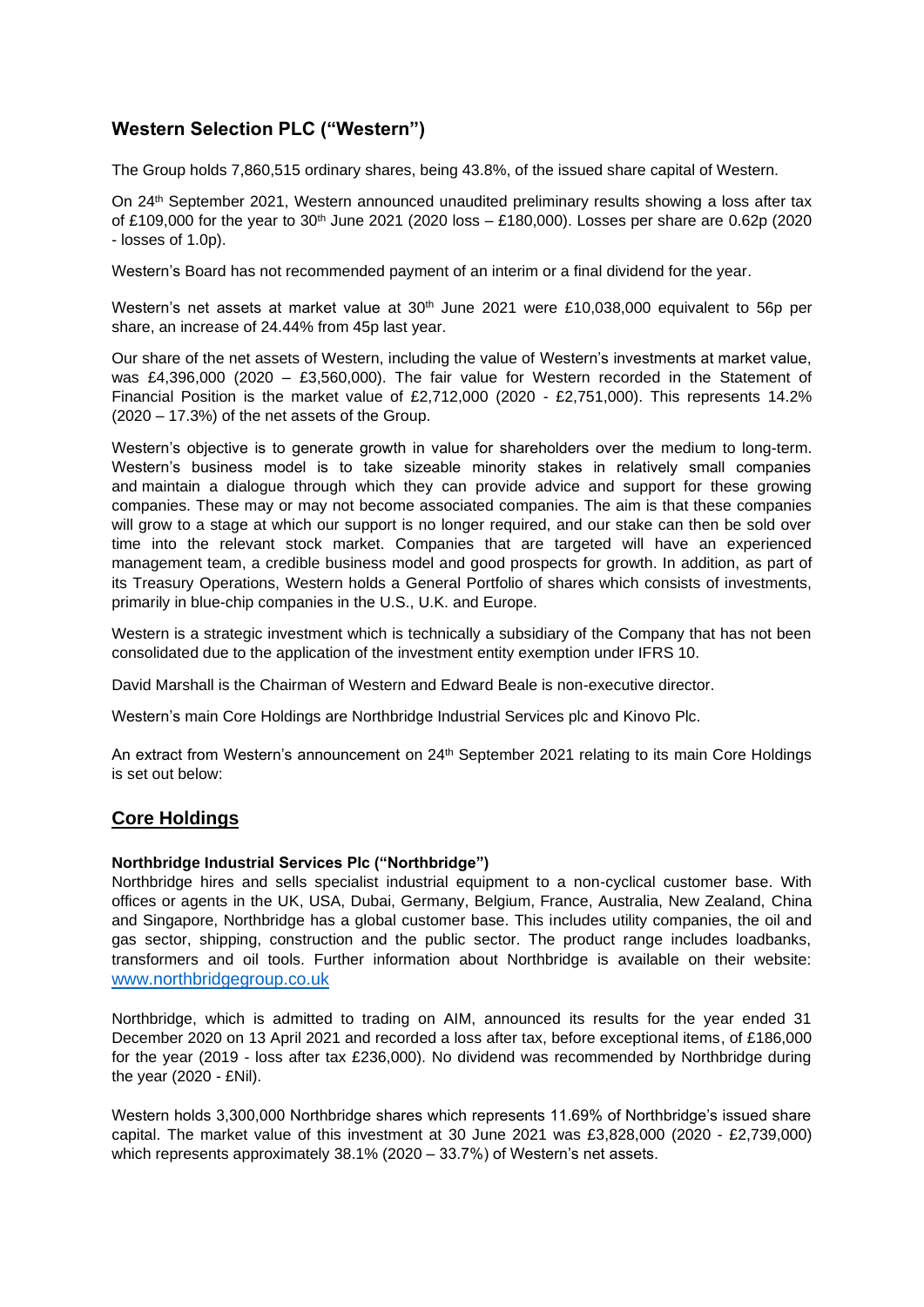#### **Brand Architekts Group Plc ("BAG")**

BAG, which is admitted to trading on AIM, is a beauty brands business specialising in the delivery of a growing portfolio of innovative and exciting new products, spanning areas such as haircare, skincare and body care, to consumers and retailers. Further information about BAG is available on its website: https://www.brandarchitekts.com/

Western sold its entire shareholding of 1,300,000 shares in Brand Architekts on 28 September 2020 realising £1,425,000.

#### **Kinovo Plc ("Kinovo") (formerly Bilby Plc)**

Kinovo is an established, and award winning, provider of gas installation, maintenance and general building services to local authority and housing associations across London and South East England. They have a strategy of growing organically and by acquisition. Further information about Kinovo is available on their website: www.kinovoplc.com.

Kinovo, which is admitted to trading on AIM, announced its results for the year ended 31 March 2021 on 6 July 2021 showing a profit before tax, before exceptional items, of £2,363,000 compared to a profit before tax, before exceptional items, of £3,691,000 for the previous year ended 31 March 2020. No interim dividends were paid during the year. A final dividend of 0.5p per share was approved at its AGM held on 1 September 2021 (2020 - £nil).

Western acquired 1,163,637 shares in the period and now holds 7,500,000 Kinovo shares which represents 12.07% of Kinovo's issued share capital. Following the additional £408,059 acquisitions during the year, the market value of this investment on 30 June 2021 has increased to £2,775,000 (2020- £1,235,590), which represents approximately 27.7% (2020 – 15.2%) of Western's net assets.

## **Associated Companies**

# **Finsbury Food Group plc ("Finsbury")**

Finsbury is one of the largest producers and suppliers of premium cakes, bread and morning goods in the UK and currently supplies most of the UK's major supermarket chains. Further information about Finsbury, which is admitted to trading on AIM, is available on its website: [www.finsburyfoods.co.uk](http://www.finsburyfoods.co.uk/)

At 30th June 2021, Lonfin held 6,000,000 Finsbury shares, representing 4.6% of Finsbury's issued share capital. The market value of the holding was £5,490,000 as at  $30<sup>th</sup>$  June 2021 (value -£3,540,000) and represents approximately 29% (2020 – 22%) of Lonfin's net assets.

On 20<sup>th</sup> September 2021, Finsbury announced operating profits after tax of £12,131,000 for the 52 weeks ended 27<sup>th</sup> June 2021 (2020 – £10,330,000).

No dividends were received during the financial year. Finsbury has recommended to its shareholders a final dividend of 2.4p per share for 2021, the resolution for which shall be put to the shareholders at the Annual General Meeting to be held on 20<sup>th</sup> November 2021.

## **General Portfolio**

The portfolio is diverse with material interests in Food and Beverages, Natural Resources, Chemicals and Tobacco. We believe that the portfolio of quality companies we hold has the potential to outperform the market in the medium to long term.

At 30<sup>th</sup> June 2021, the number of holdings in the General Portfolio was 36 (2020 – 31). The amount invested in the General Portfolio over the year by has increased by £2,133,000 (2020 - decreased by £170,000).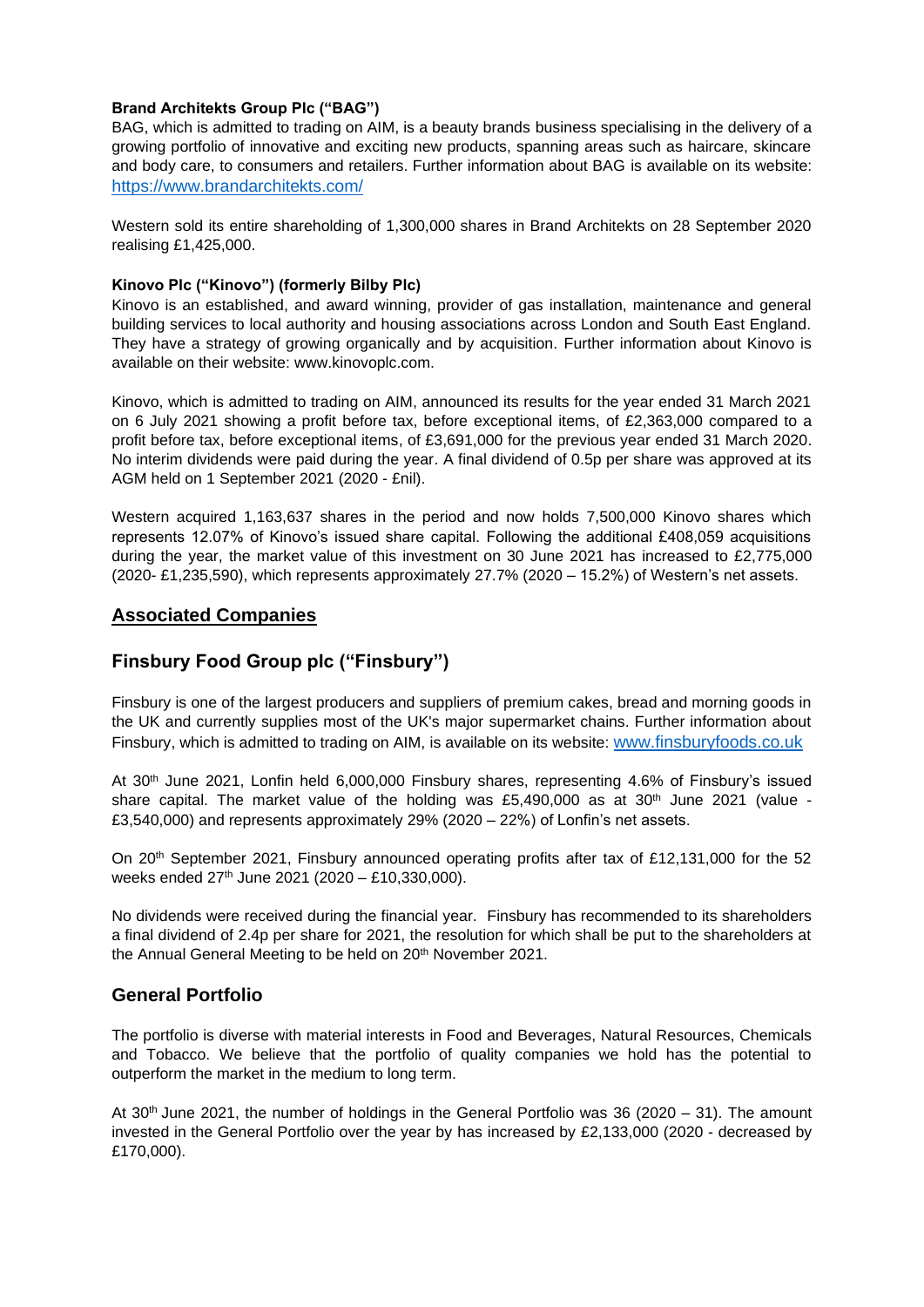The opening value of our General Portfolio investments at  $30<sup>th</sup>$  June 2020 was £9,948,000 which compared with a cost of such investments at the same date of £6,038,000. After investment purchases during the year of £1,706,000 and investment sales (including selling expenses) during the same period of £769,000, the value of the General Portfolio investments as at 30<sup>th</sup> June 2021 had increased by 21.4% to £12,081,000.

# **Board Changes**

Whilst the Board is satisfied that it has a sufficient spread of skills, experience and support within the Board to operate the Company and to develop the Company's investment business, the Board will continue to seek further suitable Board candidates who can add value to the Board.

## **Operations, Directors and Employees**

All of our operations and those of Western, with the exception of investment selection, are outsourced to our subsidiary, City Group PLC ("City Group"). City Group also provides office accommodation, company secretarial, finance and head office services to a number of other companies. City Group is responsible for the initial identification and appraisal of potential new strategic investments for the Company and the day to day monitoring of existing strategic investments and employs 6 people.

## **Dividend**

The Board recommends a final dividend of 0.60p (ZAR 12.1190 cents) per share, making a total of 1.15p (ZAR 23.1650 cents) per ordinary share for the year (2020 – 1.15p). Subject to shareholders' approval at the Company's AGM to be held on Wednesday, 1st December 2021, the dividend will be paid on Wednesday, 22nd December 2021 to those shareholders on the register at the close of business on Friday, 10<sup>th</sup> December 2021. Shareholders on the South African register will receive their dividend in South African rand converted from sterling at the closing rate of exchange on Thursday, 23rd September 2021 being GBP1= ZAR 20.1983

JSE Disclosure Requirements

In respect of the normal gross cash dividend, and in terms of the South African Tax Act, the following dividend tax ruling only applies to those shareholders who are registered on the South African register on Friday, 10<sup>th</sup> December 2021.

- The number of shares in issue as at the dividend declaration date is 31,207,479;
- The dividend has been declared from income reserves. Funds are sourced from the Company's main bank account in London and is regarded as a foreign dividend by South African shareholders; and
- The Company's UK Income Tax reference number is 948/L32120.

#### **Dividend dates:**

| Last date to trade (SA)       | Tuesday, 7 December 2021    |
|-------------------------------|-----------------------------|
| Shares trade ex-dividend (SA) | Wednesday, 8 December 2021  |
| Shares trade ex-dividend (UK) | Thursday, 9 December 2021   |
| Record date (UK and SA)       | Friday, 10 December 2021    |
| Pay date                      | Wednesday, 22 December 2021 |

The JSE Listings Requirements require disclosure of additional information in relation to any dividend payments.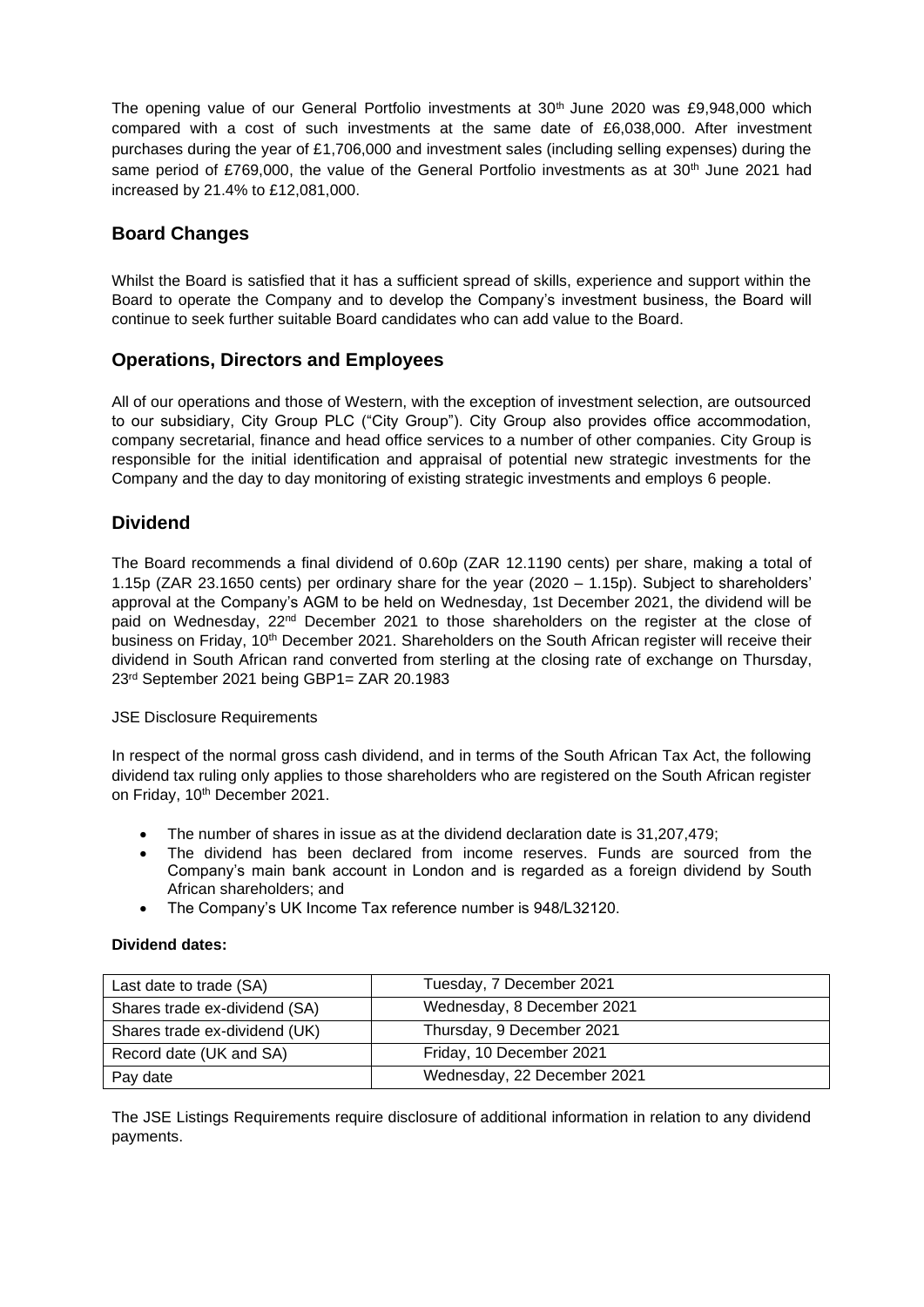Shareholders registered on the South African register are advised that a dividend withholding tax will be withheld from the gross final dividend amount of ZAR 12.1190 cents per share at a rate of 20% unless a shareholder qualifies for an exemption; shareholders registered on the South African register who do not qualify for an exemption will therefore receive a net dividend of ZAR 9.6952 cents per share. The dividend withholding tax and the information contained in this paragraph is only of direct application to shareholders registered on the South African register, who should direct any questions about the application of the dividend withholding tax to Computershare Investor Services (Pty) Limited, Tel: +27 11 370 5000.

Share certificates may not be de-materialised or re-materialised between Wednesday,  $8<sup>th</sup>$  December 2021 and Friday, 10<sup>th</sup> December 2021, both days inclusive. Shares may not be transferred between the registers in London and South Africa during this period either.

#### **Outlook**

The UK economy continues to adapt to the effect of Covid-19 and Brexit. Worldwide we are still coming to grips with the prospects of living with Covid-19 and this is showing through most prominently in staff shortages and supply chain disruption. We can expect further volatility and turbulence in the markets ahead, particularly due to the emergence of the Delta variant of Covid-19. Whilst the last 12 months has continued to be challenging for the Group's investments, particularly its Strategic Investments, and we can likely expect further challenges ahead, the Board is pleased to see one of the Strategic Investments already committed to return to the payment of dividends and is confident that the Group has a solid base of investments which can lead to further capital growth in the medium to long term.

#### **Future Developments**

The Group's development and its financial performance are dependent on the success of its Investment Strategy and the continued support of its Shareholders. Against a background of challenging and uncertain times in the markets particularly due to Covid-19 and the emergence of the Delta variant, the Board continues to seek out investments which will generate growth in shareholder value. The Board also continues to monitor and enhance the quality of investments in the General Portfolio. The Board continues to pursue its current Investment Policy and has no plans to make any further changes to the policy in the near future. As at  $30<sup>th</sup>$  June 2021, the Company held 36 investments in the General Portfolio.

27 September 2021

The Company's 2021 Annual Report and Accounts will be finalised shortly and sent to shareholders.

This announcement contains inside information for the purposes of Article 7 of EU Regulation 596/2014.

The directors of the Company accept responsibility for the contents of this announcement.

For further information, please contact:

**London Finance & Investment Group PLC**: 020 7796 9060 *David Marshall/Edward Beale*)Johannesburg Sponsor: **Sasfin Capital** (a member of the Sasfin Group)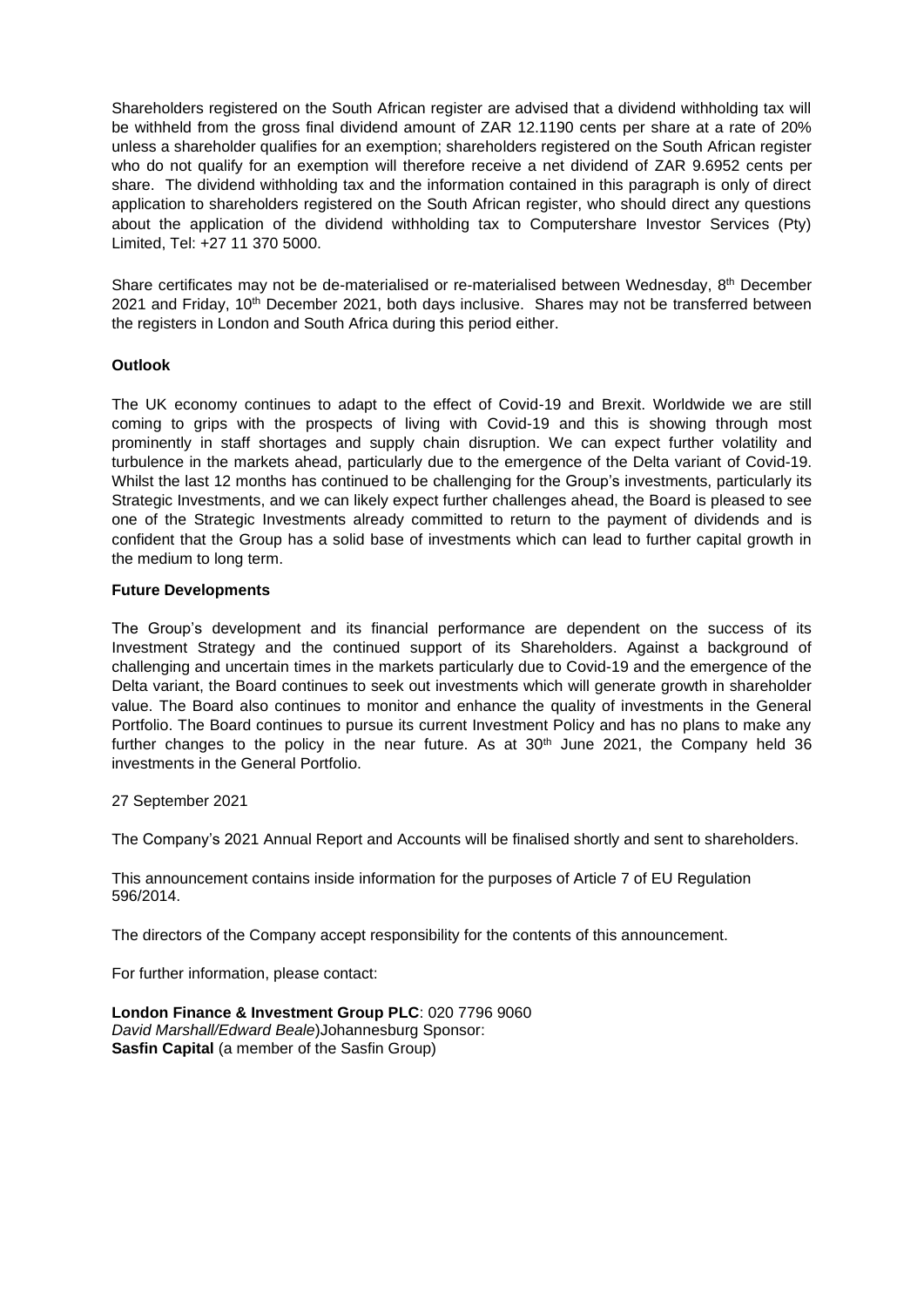# **Consolidated Statement of Total Comprehensive Income**

**For the year ended 30th June** 

| <b>Operating Income</b>                                                 | 2021<br>£000     | 2020<br>£000 |
|-------------------------------------------------------------------------|------------------|--------------|
| Dividends receivable                                                    | 326              | 425          |
| Rental and other income                                                 | 154              | 150          |
| Profits on sales of investments                                         | 245              | 68           |
| Management service fees                                                 | 304              | 284          |
|                                                                         | 1,029            | 927          |
| Administrative expenses                                                 |                  |              |
| Investment operations                                                   | (392)            | (417)        |
| Management services                                                     | (412)            | (380)        |
| Total administrative expenses                                           | (804)            | (797)        |
| Operating profit                                                        | 225              | 130          |
| Unrealised changes in the carrying value of General                     |                  |              |
| Portfolio investments                                                   | 1,651            | (700)        |
| <b>Exceptional income</b>                                               | 36               |              |
| Interest payable                                                        | (39)             | (62)         |
| Profit/(Loss) before taxation                                           | 1,873            | (632)        |
| Tax expense                                                             | (337)            | (164)        |
| Profit/(Loss) after taxation                                            | 1,536            | (796)        |
| Non-controlling interest                                                | (26)             | (11)         |
| Profit/(Loss) attributable to shareholders                              | 1,510            | (807)        |
| Other comprehensive income/(expense)                                    |                  |              |
| Items that will not be reclassified to profit or loss                   |                  |              |
| Unrealised changes in the carrying value of Strategic                   |                  |              |
| investments                                                             | 1,911            | (1,305)      |
| Other taxation -                                                        |                  |              |
| Deferred tax                                                            |                  |              |
| Total Other Comprehensive Income/(Loss)<br>attributable to shareholders | 1,911            | (1, 305)     |
| Total Comprehensive Income/(Loss) attributable to                       |                  |              |
| owners of the parent                                                    | 3,421            | (2, 112)     |
| <b>Reconciliation of headline earnings</b>                              |                  |              |
| Basic and diluted earnings per share                                    | 4.8 <sub>p</sub> | (2.6)p       |
| Adjustment for the unrealised changes in the                            |                  |              |
| carrying value of investments, net of tax                               |                  |              |
| Headline earnings per share                                             | 4.8 <sub>p</sub> | (2.6)p       |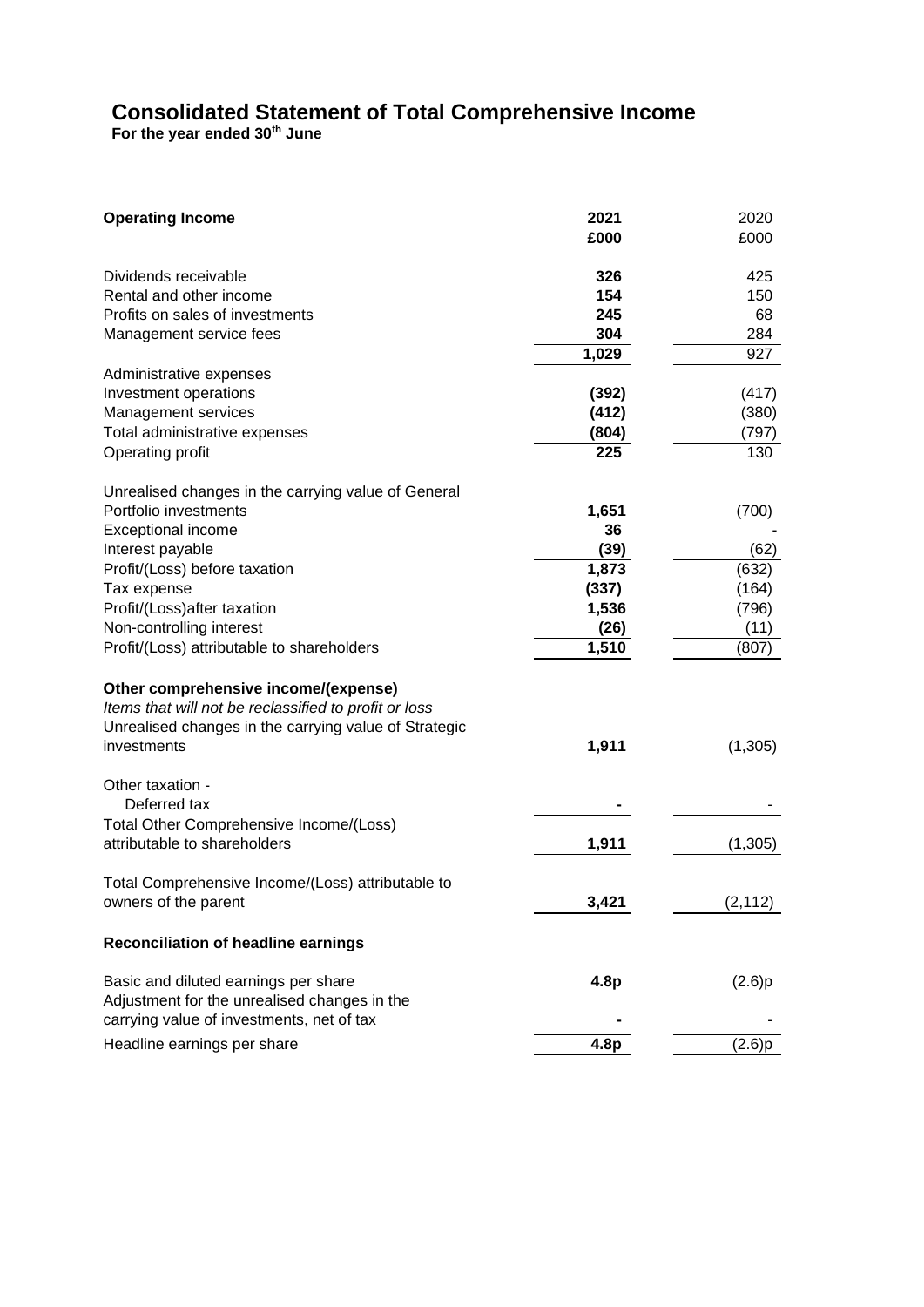# **Consolidated Statement of Financial Position**

**At 30th June**

|                                                                                                  | 2021           | 2020           |
|--------------------------------------------------------------------------------------------------|----------------|----------------|
|                                                                                                  | £000           | £000           |
| <b>Non-current Assets</b>                                                                        |                |                |
| Property, Plant and Equipment                                                                    | 22             | 31             |
| Right of use asset                                                                               | 145            | 512            |
| Investments                                                                                      | 8,202          | 6,291          |
|                                                                                                  | 8,369          | 6,834          |
| <b>Current Assets</b>                                                                            |                |                |
| Listed investments                                                                               | 12,081         | 9,948          |
| Trade and other receivables                                                                      | 125            | 166            |
| Cash and cash equivalents                                                                        | 309            | 269            |
|                                                                                                  | 12,515         | 10,383         |
| <b>Current Liabilities</b>                                                                       |                |                |
| Trade and other payables                                                                         | (228)          | (225)          |
| Lease liabilities                                                                                | (71)           | (52)           |
|                                                                                                  | (299)          | (277)          |
| <b>Net Current Assets</b>                                                                        | 12,216         | 10,106         |
| <b>Non-current Liabilities</b>                                                                   |                |                |
| Lease liabilities                                                                                | (107)          | (519)          |
| <b>Borrowings</b>                                                                                | (650)          |                |
| <b>Deferred Taxation</b>                                                                         | (806)          | (520)          |
|                                                                                                  | (1, 563)       | (1,039)        |
| <b>Total Assets less Total Liabilities</b>                                                       | 19,022         | 15,901         |
|                                                                                                  |                |                |
| <b>Capital and Reserves</b>                                                                      |                |                |
| Ordinary share capital                                                                           | 1,560<br>2,320 | 1,560          |
| Share premium                                                                                    | 4,530          | 2,320<br>1,708 |
| Unrealised profits and losses on investments<br>Share of retained realised profits and losses of |                |                |
| subsidiaries                                                                                     | 4,734          | 4,712          |
| Company's retained realised profits and losses                                                   | 5,749          | 5,498          |
| Capital and reserves attributable to owners                                                      | 18,893         | 15,798         |
| Non-controlling interests                                                                        | 129            | 103            |
| <b>Total Capital and Reserves</b>                                                                | 19,022         | 15,901         |
|                                                                                                  |                |                |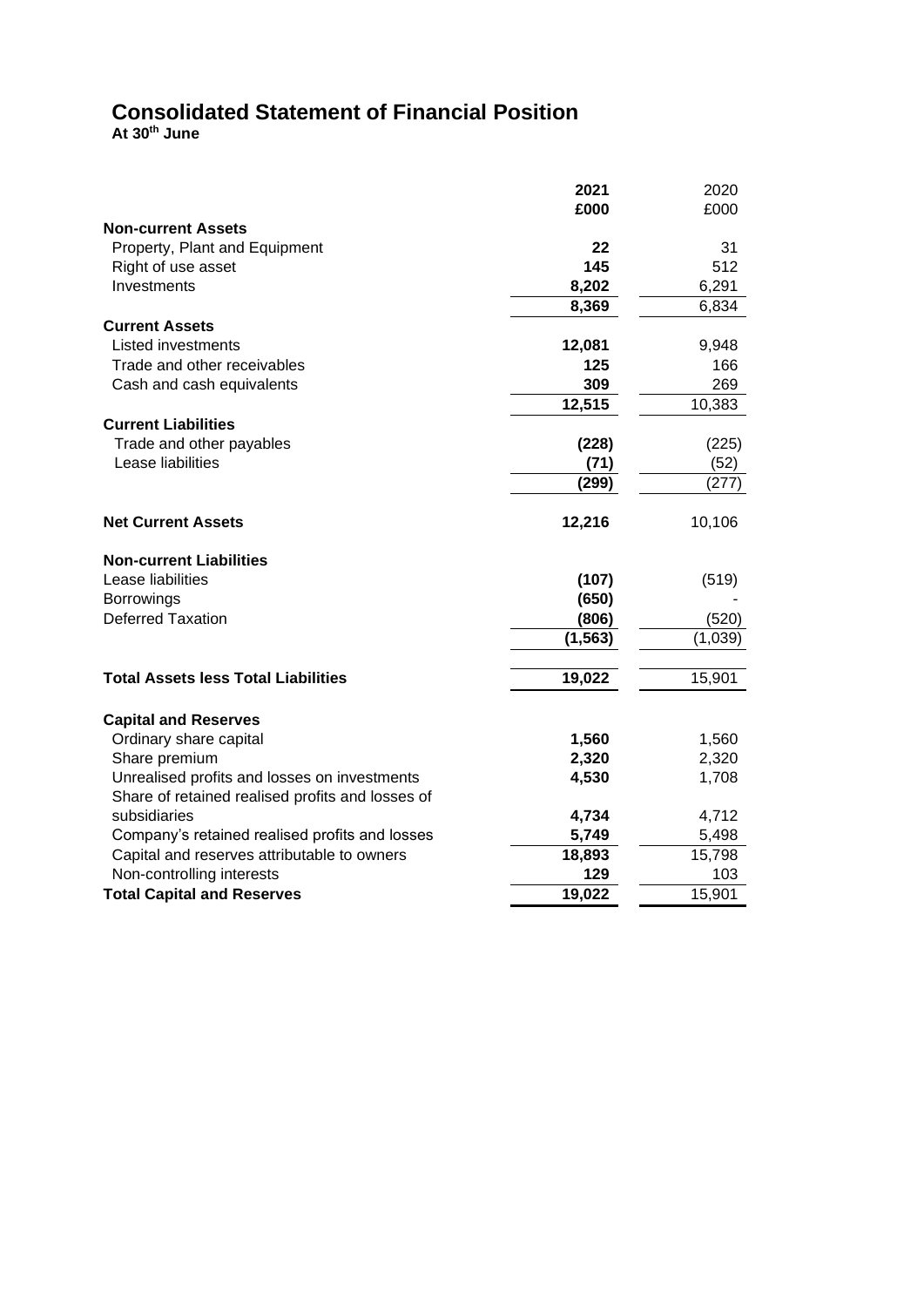# **Company Statement of Financial Position**

**At 30th June**

|                                              | 2021     | 2020   |
|----------------------------------------------|----------|--------|
|                                              | £000     | £000   |
| <b>Non-current Assets</b>                    |          |        |
| Investments in Group companies               | 2,079    | 2,074  |
| <b>Current Assets</b>                        |          |        |
| <b>Listed investments</b>                    | 12,081   | 9,948  |
| Trade and other receivables                  | 17       | 16     |
| Cash and cash equivalents                    | 23       | 91     |
|                                              | 12,121   | 10,055 |
| <b>Current Liabilities</b>                   |          |        |
| Trade and other payables                     | (106)    | (132)  |
|                                              | (106)    | (132)  |
| <b>Net Current Assets</b>                    | 11,365   | 9,923  |
| <b>Non-current Liabilities</b>               |          |        |
| <b>Borrowings</b>                            | (650)    |        |
| <b>Deferred Taxation</b>                     | (806)    | (520)  |
|                                              | (1, 456) | (520)  |
| <b>Total Assets less Total Liabilities</b>   | 12,639   | 11,477 |
| <b>Capital and Reserves</b>                  |          |        |
| Ordinary share capital                       | 1,560    | 1,560  |
| Share premium                                | 2,320    | 2,320  |
| Unrealised profits and losses on investments | 3,010    | 2,099  |
|                                              | 6,890    | 5,979  |
| <b>Realised Profit and Loss</b>              |          |        |
| Balance at 1 <sup>st</sup> July              | 5,498    | 3,739  |
| Net Profit/(Loss)/ for the period            | 577      | 2,118  |
| Dividends paid                               | (326)    | (359)  |
| Balance at 30 <sup>th</sup> June             | 5,749    | 5,498  |
| <b>Equity shareholders' funds</b>            | 12,639   | 11,477 |

Under Section 408 of the Companies Act 2006, the Parent Company is exempt from the requirement to present its own income statement.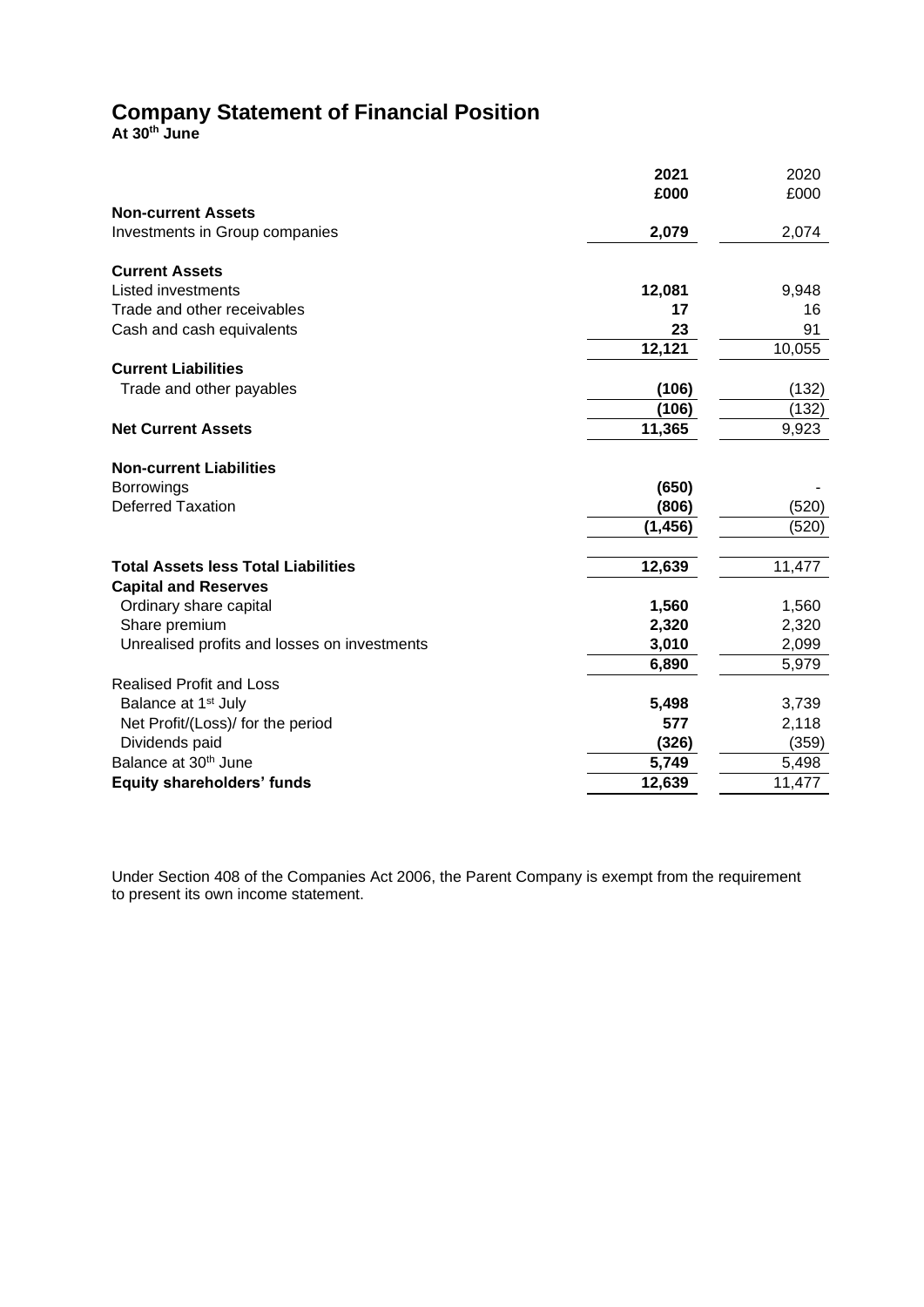# **Consolidated Statement of Cash Flows**

**For the year ended 30th June**

|                                                        | 2021<br>£000 | 2020<br>£000 |
|--------------------------------------------------------|--------------|--------------|
| Cash flows from operating activities                   |              |              |
| Profit/(Loss) before tax                               | 1,873        | (632)        |
| Adjustments for non-cash items -                       |              |              |
| Finance expense                                        | 39           | 62           |
| Depreciation charges                                   | 10           | 10           |
| Depreciation on right of use asset                     | 62           | 62           |
| Lease adjustment                                       | (36)         |              |
| Unrealised changes in the fair value of investments    | (1, 196)     | 1,265        |
| Realised gain on disposal of investments               | (700)        | (633)        |
| Decrease in trade and other receivables                | 41           | 10           |
| Increase/(Decrease) in trade and other payables        | 10           | (7)          |
| Taxes paid                                             | (51)         | (39)         |
| Net cash inflow from operating activities              | 52           | 98           |
| Cash flows from investment activity                    |              |              |
| Acquisition of property, plant and equipment           |              | (2)          |
| Acquisition of current investments                     | (1,706)      | (163)        |
| Proceeds from disposal of current investments          | 1,469        | 966          |
| Net cash (outflow)/inflow from investment activity     | (237)        | 801          |
| <b>Cash flows from financing activities</b>            |              |              |
| Interest paid                                          | (19)         | (31)         |
| Interest paid on lease liabilities                     | (28)         | (31)         |
| Repayment of lease liabilities                         | (52)         | (49)         |
| Equity dividends paid                                  | (326)        | (359)        |
| Net drawdown/(repayment) of loan facilities            | 650          | (400)        |
| Net cash inflow/(outflow) from financing activities    | 225          | (870)        |
| Increase in cash and cash equivalents                  | 40           | 29           |
| Cash and cash equivalents at the beginning of the year | 269          | 240          |
| Cash and cash equivalents at end of the year           | 309          | 269          |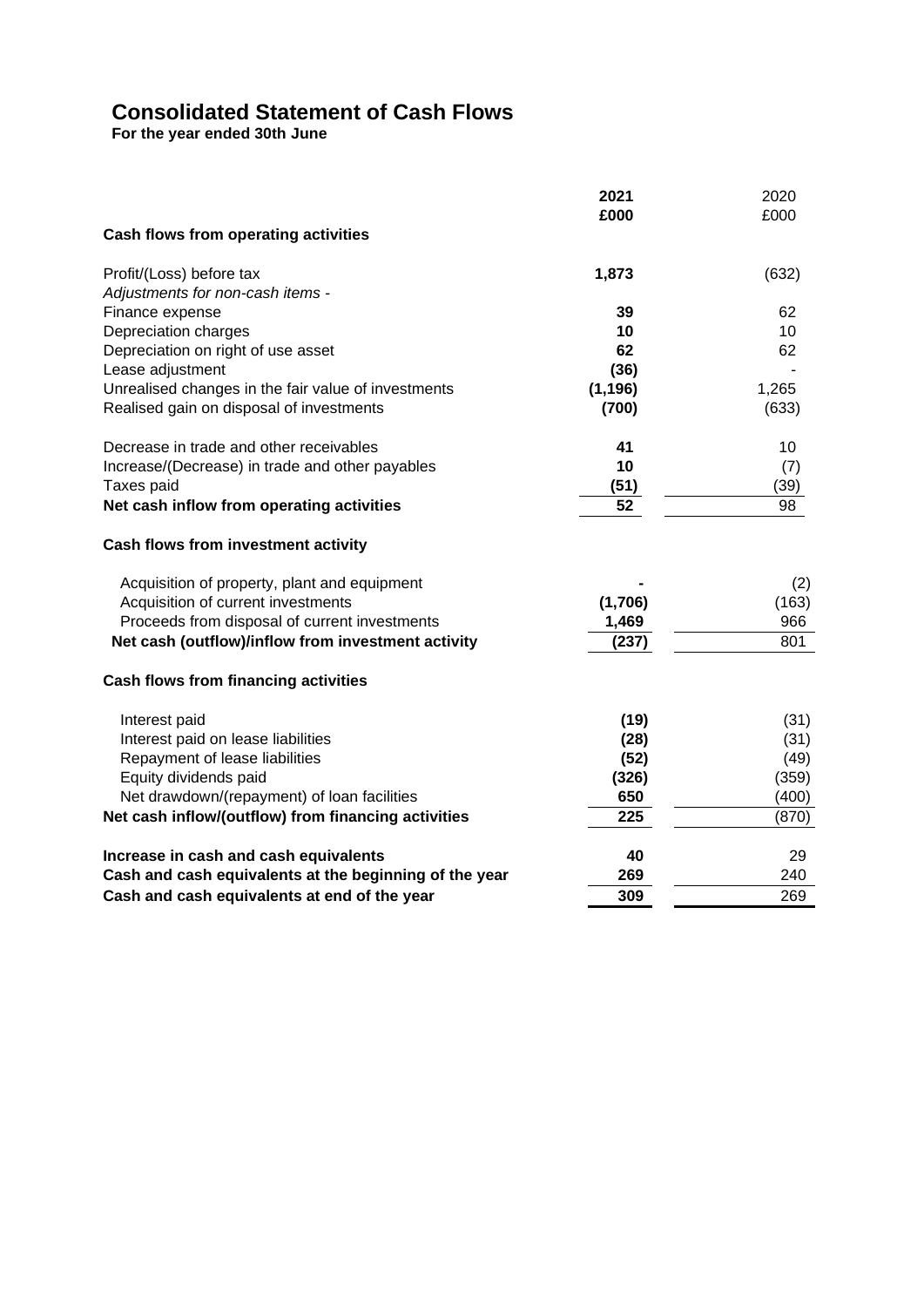# **Company Statement of Cash Flows**

**For the year ended 30th June**

|                                                     | 2021     | 2020    |
|-----------------------------------------------------|----------|---------|
|                                                     | £000     | £000    |
| Cash flows from operating activities                |          |         |
| Profit before tax                                   | 1,825    | 891     |
| Adjustments for non-cash items -                    |          |         |
| Finance expense                                     | 11       | 31      |
| Release of Impairment provision                     |          | (1,681) |
| Unrealised changes in the fair value of investments | (1, 197) | 1,266   |
| Realised gain on disposal of investments            | (700)    | (633)   |
| (Increase)/Decrease in trade and other receivables  | (1)      | 7       |
| Decrease in trade and other payables                | (18)     | (16)    |
| Overseas Taxes paid                                 | (51)     | (39)    |
| Net cash outflow from operating activities          | (131)    | (174)   |
| Cash flows from investment activity                 |          |         |
| Acquisition of investments                          | (1,706)  | (163)   |
| Proceeds from disposal of investments               | 1,469    | 966     |
| Net cash (outflow)/inflow from investment activity  | (237)    | 803     |
| Cash flows from financing activities                |          |         |
| Interest paid                                       | (19)     | (15)    |
| Equity dividends paid                               | (326)    | (359)   |
| (Increase)/Decrease in loan to subsidiary           | (5)      | 135     |
| Net drawdown/(repayment) of loan facilities         | 650      | (400)   |
| Net cash inflow/(outflow) from financing activities | 300      | (639)   |
| (Decrease)/Increase in cash and cash equivalents    | (68)     | (10)    |
| Cash and cash equivalents at the beginning of the   |          |         |
| year                                                | 91       | 101     |
| Cash and cash equivalents at end of the year        | 23       | 91      |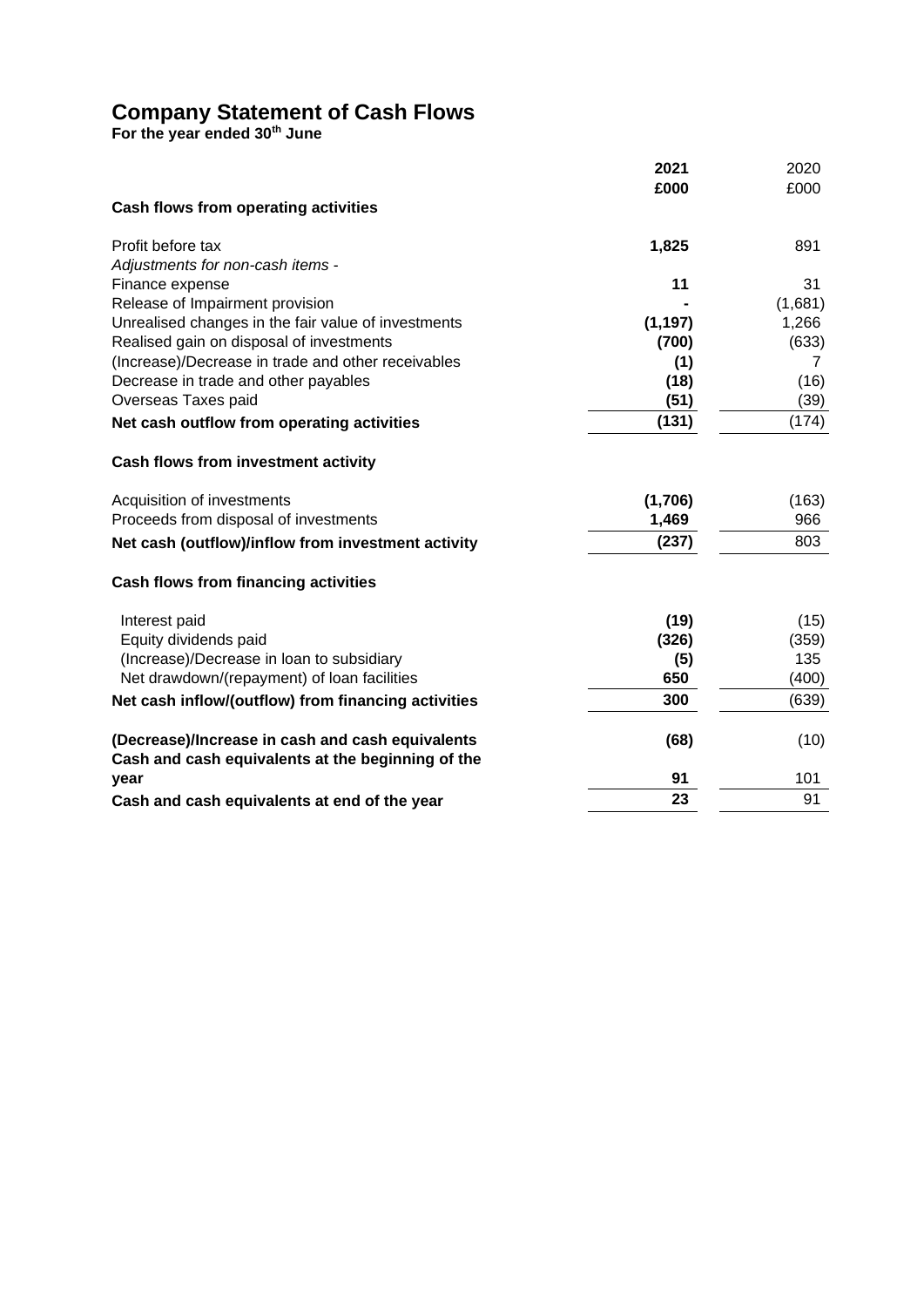# **Consolidated Statement of Changes in Shareholders' Equity**

|                                                               | Ordinary<br><b>Share</b><br><b>Capital</b> | <b>Share</b><br>Premium<br><b>Account</b> | <b>Unrealised</b><br>profits and<br>losses on<br><b>Investments</b> | Share of<br>retained<br>realised<br>profits and<br>losses of<br><b>Subsidiaries</b> | Company's<br>retained<br>realised<br>profits and<br>losses | <b>Total</b> | Non-<br>Controlli<br>ng<br><b>Interests</b> | <b>Total</b><br><b>Equity</b> |
|---------------------------------------------------------------|--------------------------------------------|-------------------------------------------|---------------------------------------------------------------------|-------------------------------------------------------------------------------------|------------------------------------------------------------|--------------|---------------------------------------------|-------------------------------|
|                                                               | £000                                       | £000                                      | £000                                                                | £000                                                                                | £000                                                       | £000         | £000                                        | £000                          |
| Year ended 30th June<br>2021                                  |                                            |                                           |                                                                     |                                                                                     |                                                            |              |                                             |                               |
| Balances at 1 <sup>st</sup> July 2020                         | 1,560                                      | 2,320                                     | 1,708                                                               | 4,712                                                                               | 5,498                                                      | 15,798       | 103                                         | 15,901                        |
| <b>Profit for the Year</b>                                    |                                            |                                           | 911                                                                 | 22                                                                                  | 577                                                        | 1,510        | 26                                          | 1,536                         |
| <b>Other Comprehensive</b><br><b>Income</b>                   |                                            |                                           | 1,911                                                               |                                                                                     |                                                            | 1,911        | $\blacksquare$                              | 1,911                         |
| <b>Total comprehensive</b><br>income                          | 1,560                                      | 2,320                                     | 2,822                                                               | 22                                                                                  | 577                                                        | 3,421        | 26                                          | 3,447                         |
| Dividends paid and total<br>transactions with<br>shareholders |                                            |                                           |                                                                     |                                                                                     | (359)                                                      | (359)        |                                             | (359)                         |
| <b>Unclaimed dividends</b>                                    |                                            |                                           |                                                                     |                                                                                     | 33                                                         | 33           |                                             | 33                            |
| Balances at 30 <sup>th</sup> June<br>2021                     | 1,560                                      | 2,320                                     | 4,530                                                               | 4,734                                                                               | 5,749                                                      | 18,893       | 129                                         | 19,022                        |
| Year ended 30th June<br>2020                                  |                                            |                                           |                                                                     |                                                                                     |                                                            |              |                                             |                               |
| Balances at 1 <sup>st</sup> July 2019                         | 1,560                                      | 2,320                                     | 6,085                                                               | 4,565                                                                               | 3,739                                                      | 18,269       | 92                                          | 18,361                        |
| (Loss)/profit for the<br>Year                                 |                                            |                                           | (1, 391)                                                            | 147                                                                                 | 437                                                        | (807)        | 11                                          | (796)                         |
| <b>Other Comprehensive</b><br>Income                          |                                            |                                           | (1, 305)                                                            |                                                                                     |                                                            | (1, 305)     |                                             | (1, 305)                      |
| Total comprehensive<br>income                                 |                                            |                                           | (2,696)                                                             | 147                                                                                 | 437                                                        | (2, 112)     | 11                                          | (2, 101)                      |
| <b>Impairment provision</b><br>released                       |                                            |                                           | (1,681)                                                             |                                                                                     | 1,681                                                      |              |                                             |                               |
| Dividends paid and<br>total transactions with<br>shareholders |                                            |                                           |                                                                     |                                                                                     | (359)                                                      | (359)        |                                             | (359)                         |
| Balances at 30 <sup>th</sup> June<br>2020                     | 1,560                                      | 2,320                                     | 1,708                                                               | 4,712                                                                               | 5,498                                                      | 15,798       | 103                                         | 15,901                        |
|                                                               |                                            |                                           |                                                                     |                                                                                     |                                                            |              |                                             |                               |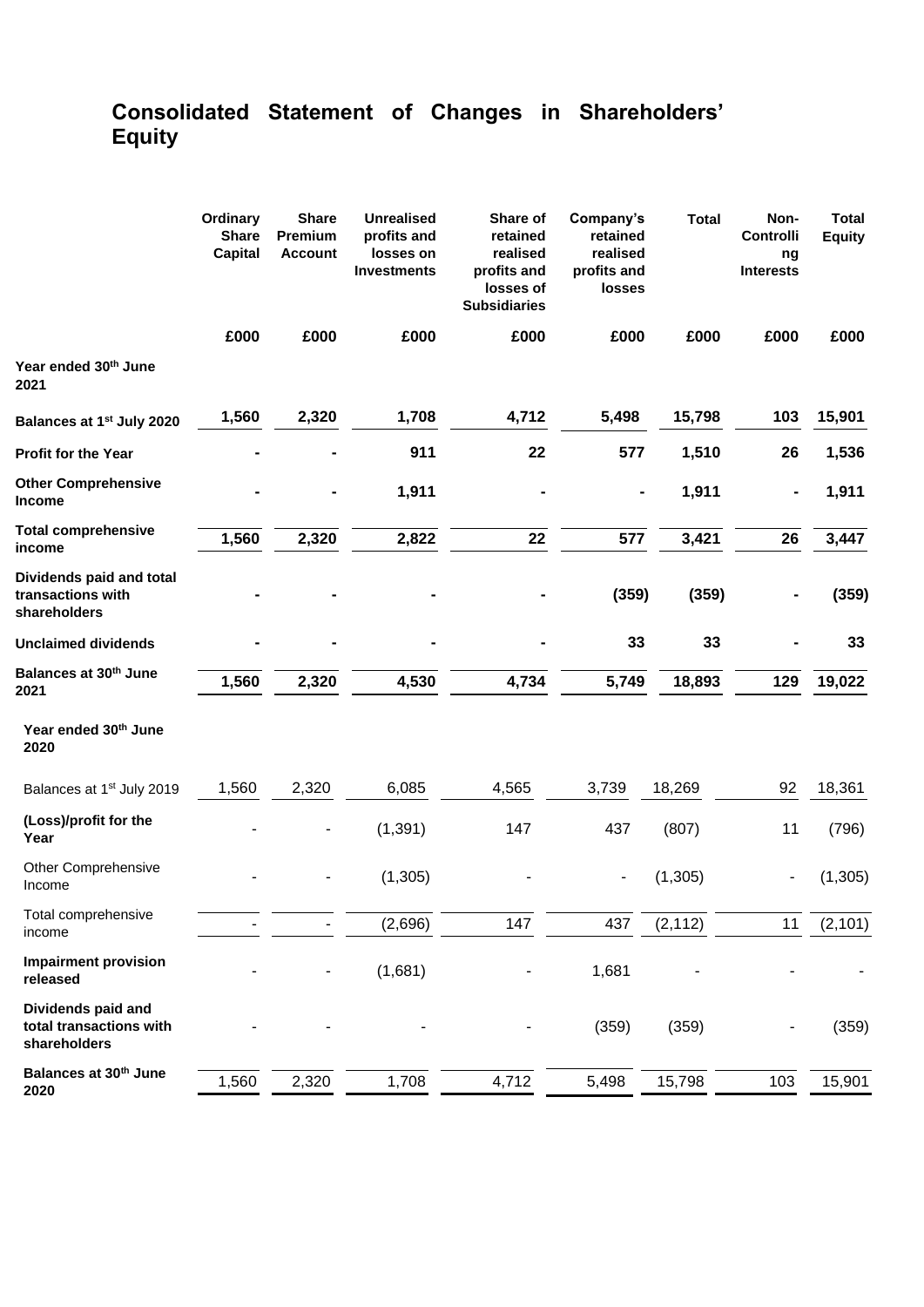# **Company Statement of Changes in Shareholders' Equity**

|                                                              | Ordinary<br><b>Share</b><br><b>Capital</b> | <b>Share</b><br>Premium<br><b>Account</b> | <b>Unrealised</b><br>profits and<br>losses on<br><b>Investments</b> | <b>Realised</b><br>profits and<br>losses | <b>Equity</b><br><b>Total</b> |
|--------------------------------------------------------------|--------------------------------------------|-------------------------------------------|---------------------------------------------------------------------|------------------------------------------|-------------------------------|
|                                                              | £000                                       | £000                                      | £000                                                                | £000                                     | £000                          |
| Year ended 30th June 2021                                    |                                            |                                           |                                                                     |                                          |                               |
| Balances at 1 <sup>st</sup> July 2020                        | 1,560                                      | 2,320                                     | 2,099                                                               | 5,498                                    | 11,477                        |
| Profit for the Year and total comprehensive<br>income        |                                            |                                           | 911                                                                 | 577                                      | 1,488                         |
| Dividends paid and total transactions with<br>shareholders   |                                            |                                           |                                                                     | (359)                                    | (359)                         |
| <b>Unclaimed dividends</b>                                   |                                            |                                           |                                                                     | 33                                       | 33                            |
| Balances at 30th June 2021                                   | 1,560                                      | 2,320                                     | 3,010                                                               | 5,749                                    | 12,639                        |
| Year ended 30th June 2020                                    |                                            |                                           |                                                                     |                                          |                               |
| Balances at 1 <sup>st</sup> July 2019                        | 1,560                                      | 2,320                                     | 3,490                                                               | 3,739                                    | 11,109                        |
| (Loss)/profit for the Year and total comprehensive<br>income |                                            | ۰                                         | (1, 391)                                                            | 2,118                                    | 727                           |
| Dividends paid and total transactions with<br>shareholders   |                                            |                                           |                                                                     | (359)                                    | (359)                         |
| Balances at 30 <sup>th</sup> June 2020                       | 1,560                                      | 2,320                                     | 2,099                                                               | 5,498                                    | 11,477                        |